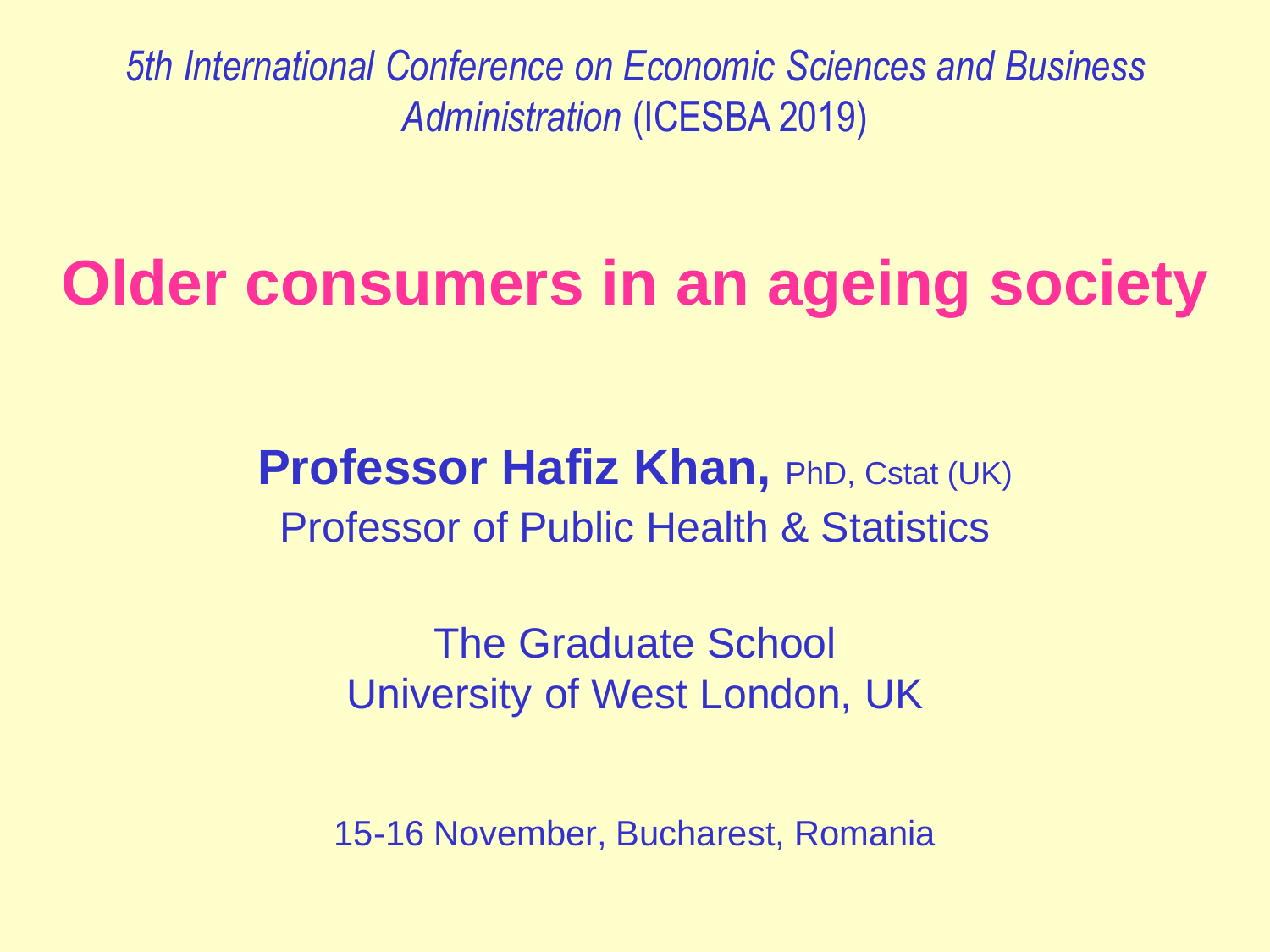#### **Outline**

- Population ageing
- Unequal distribution of risks in later life
- Older consumers in future business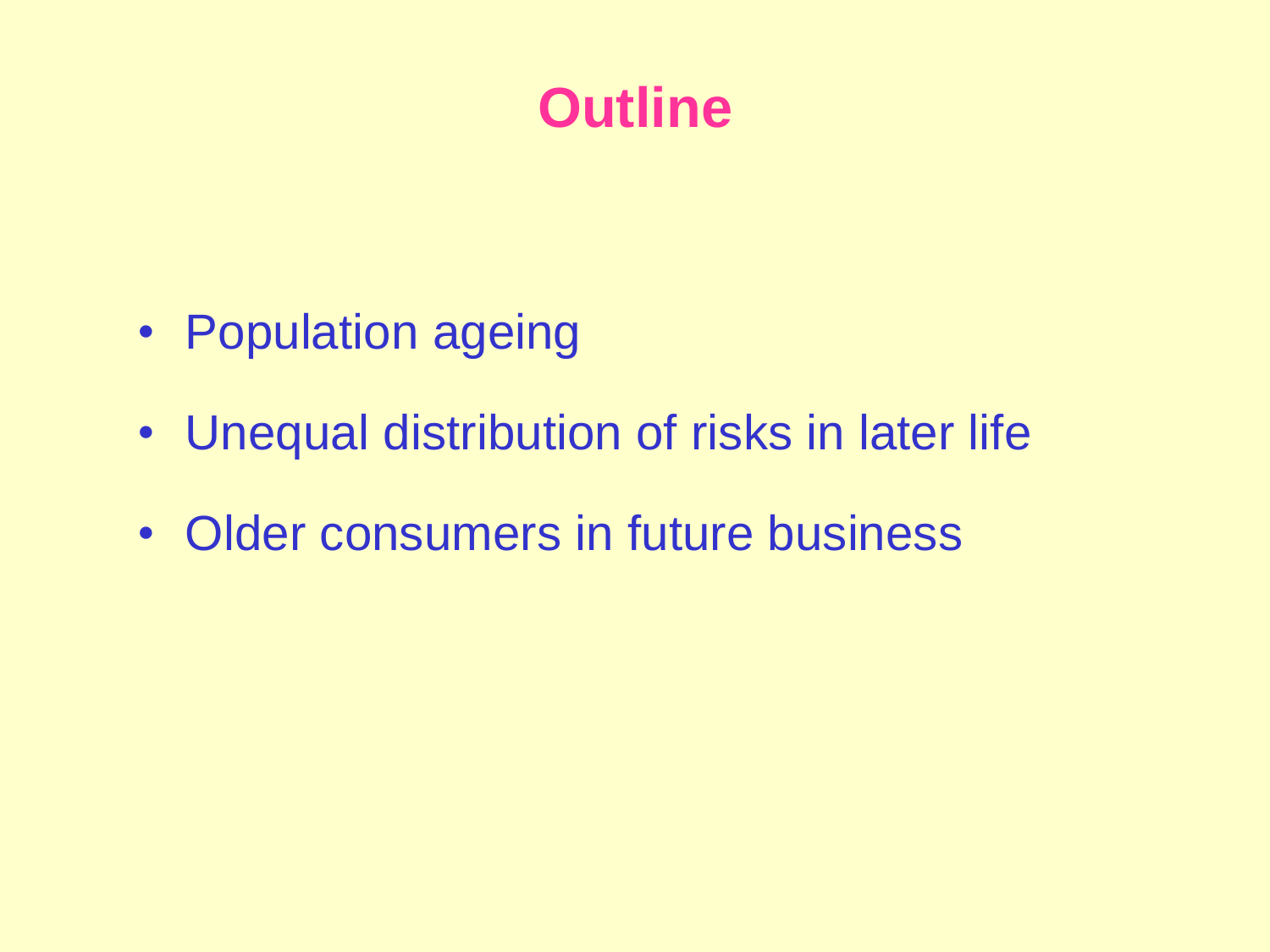# **World population**

| Year | <b>Population (billions)</b> |  |  |  |
|------|------------------------------|--|--|--|
| 1950 | 2.5                          |  |  |  |
| 2000 | 6.1                          |  |  |  |
| 2050 | 9.7                          |  |  |  |
| 2100 | 11.2                         |  |  |  |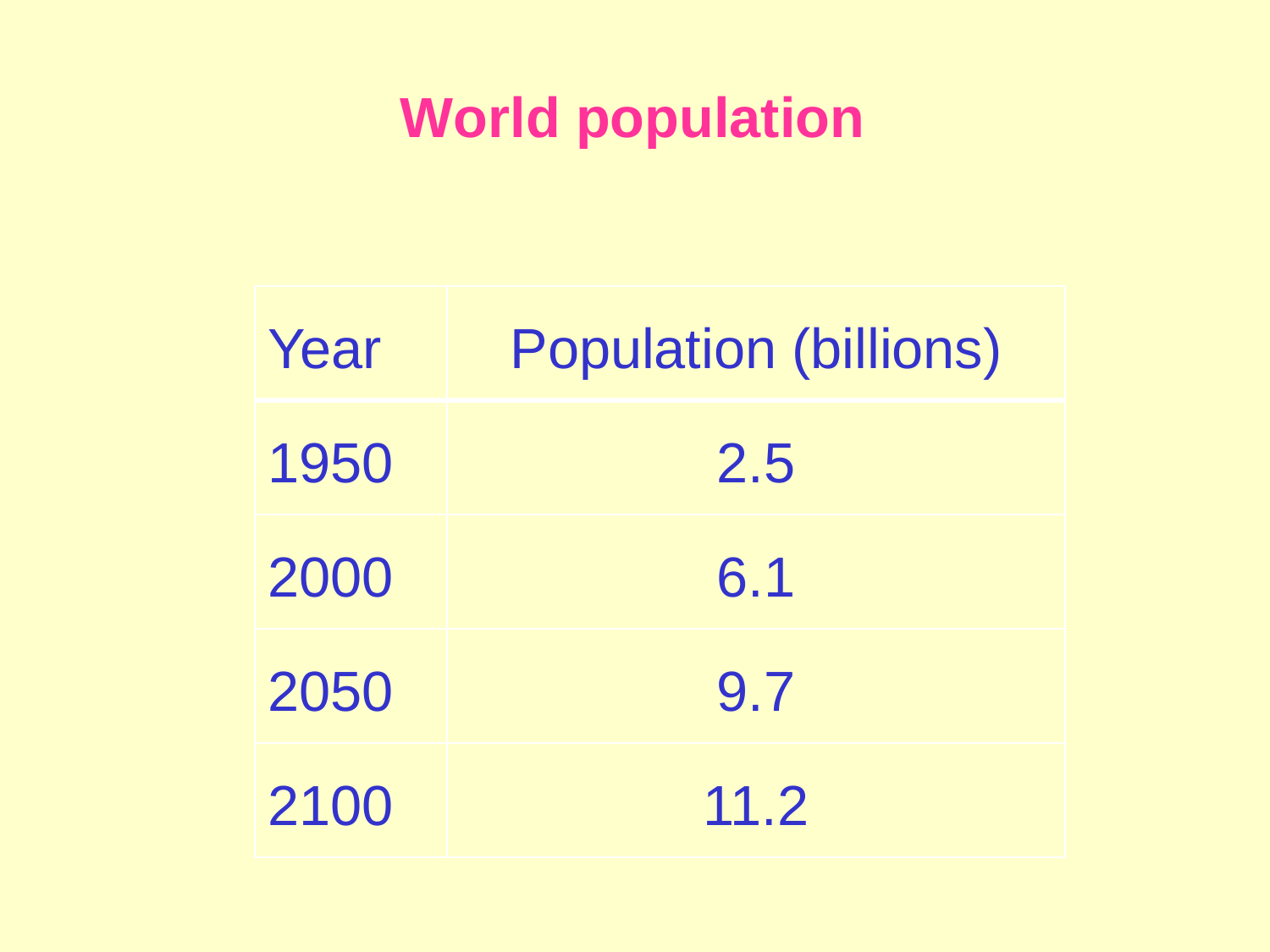#### **Population ageing**

Population change is quite dramatic in many places.

The sheer number of older people is increasing faster than what we often thought.

By 2030,

 $\triangleright$  A quarter of the population in Asia will be over 60 years.

 $\triangleright$  A quarter of the population of the developed world will be over 65 years.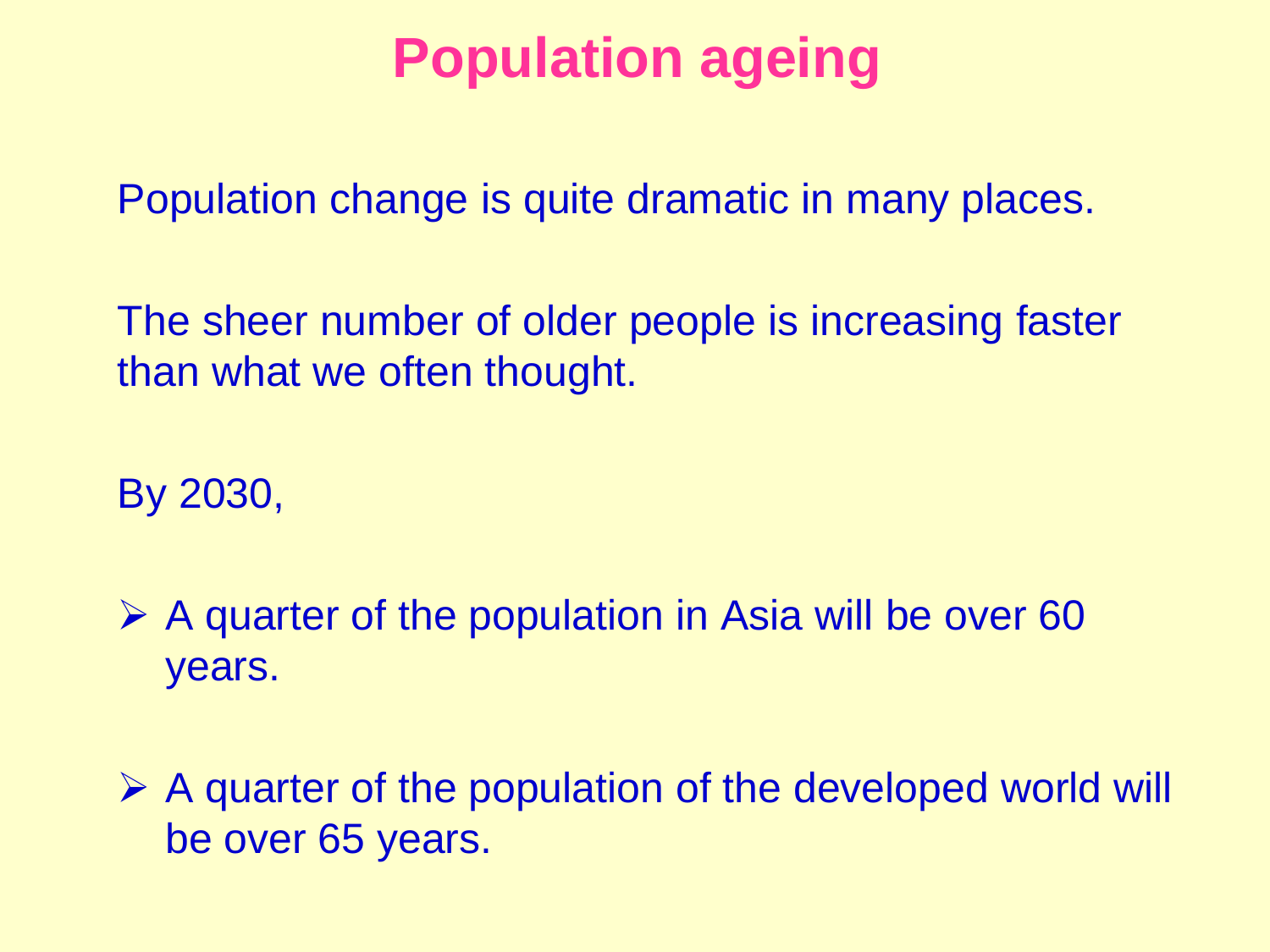# **1950-2050 population 80+ (millions)**

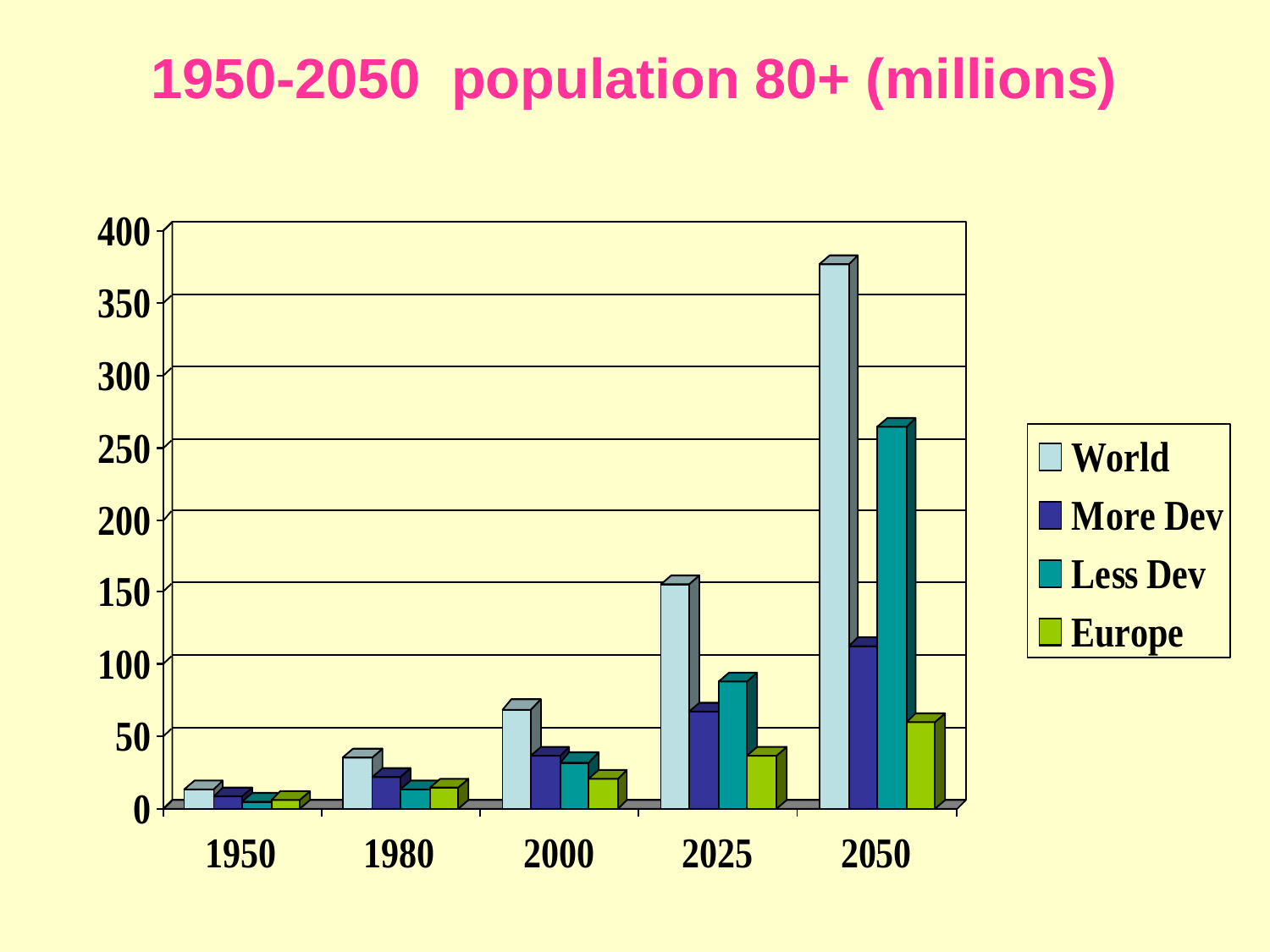# **1950-2050 population 80+ %**

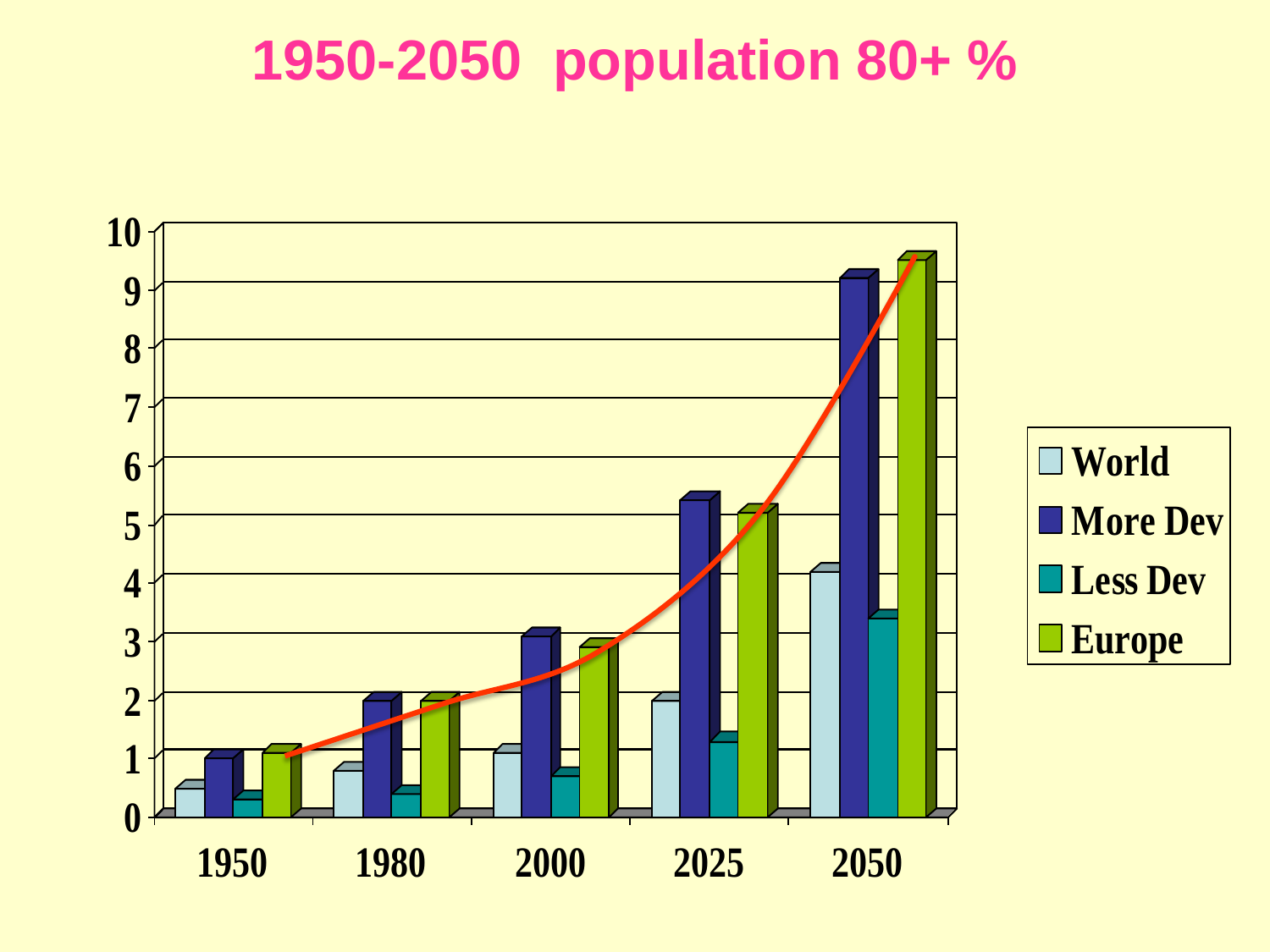#### **% 80+ population, 2050**

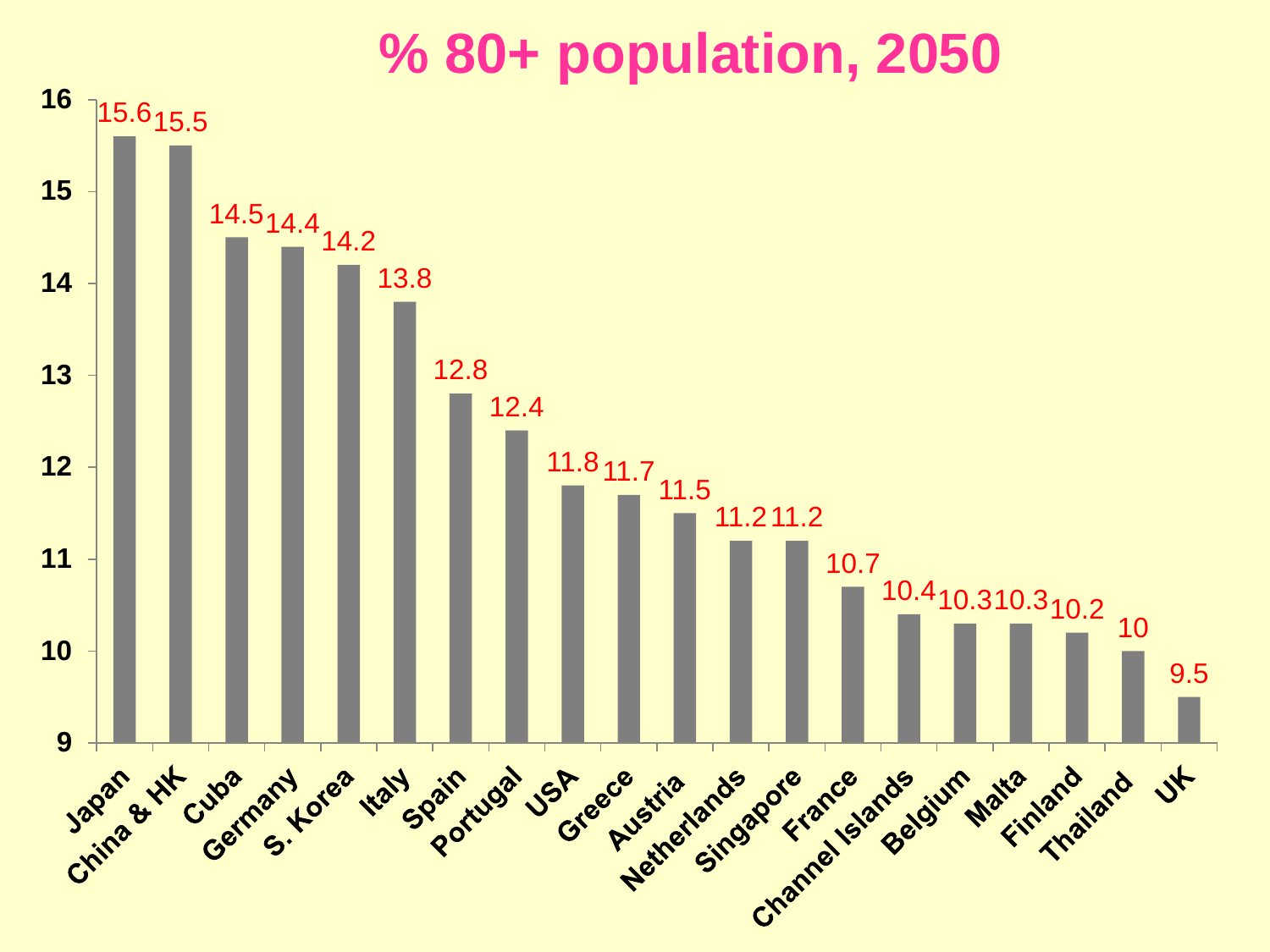#### **Proportion of persons surviving to successive ages, UK**

![](_page_7_Figure_1.jpeg)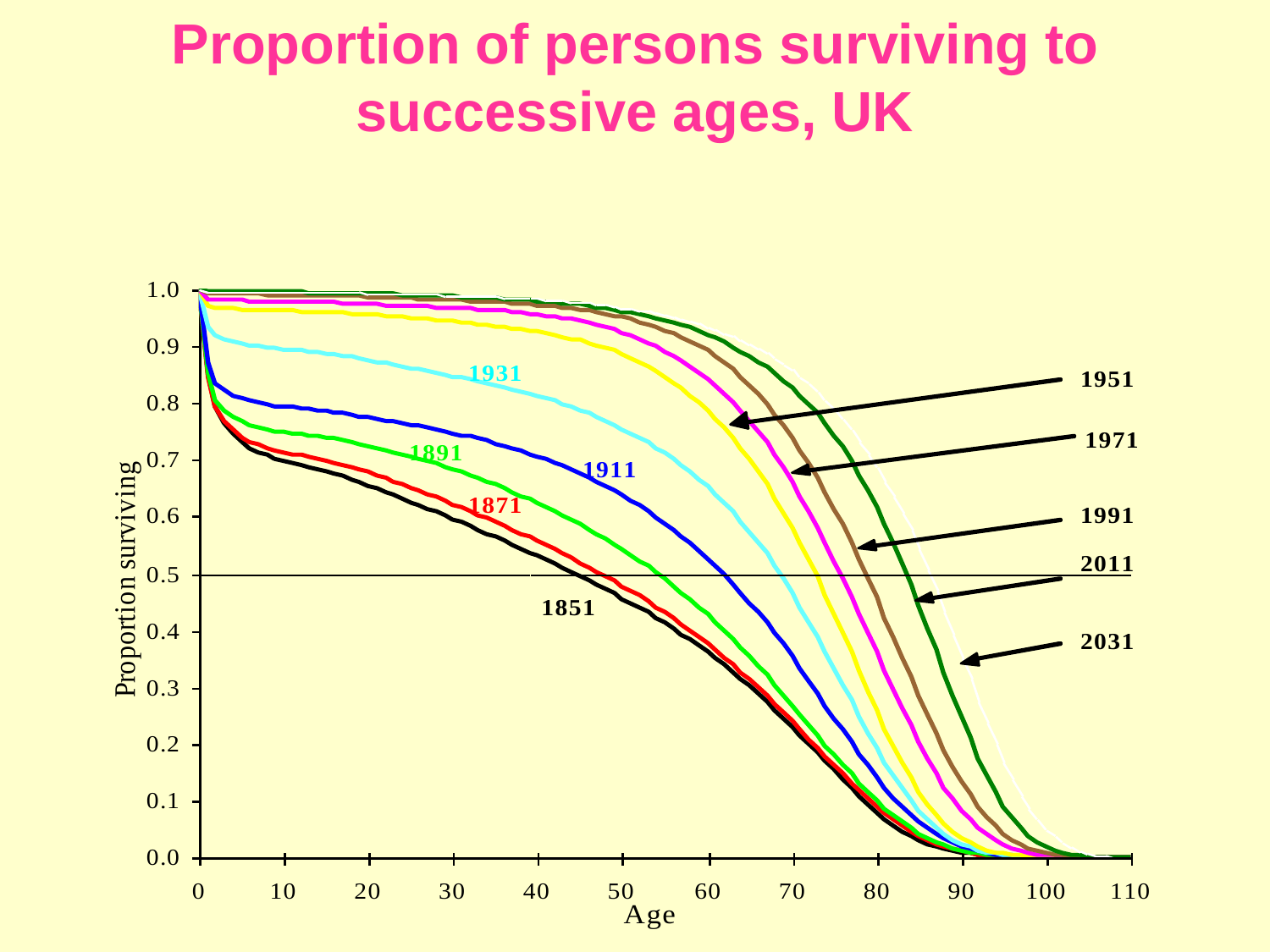#### **The UK situation**

Number of centenarians increase at a faster rate. The number *will reach some half a million by 2066.*

The prevalence of disability rises with age:

- 6% Children
- 16% Working age adults
- 45 % State pension age+

Currently over 11 million disabled people in the UK (18%), costing around £80 billion per annum.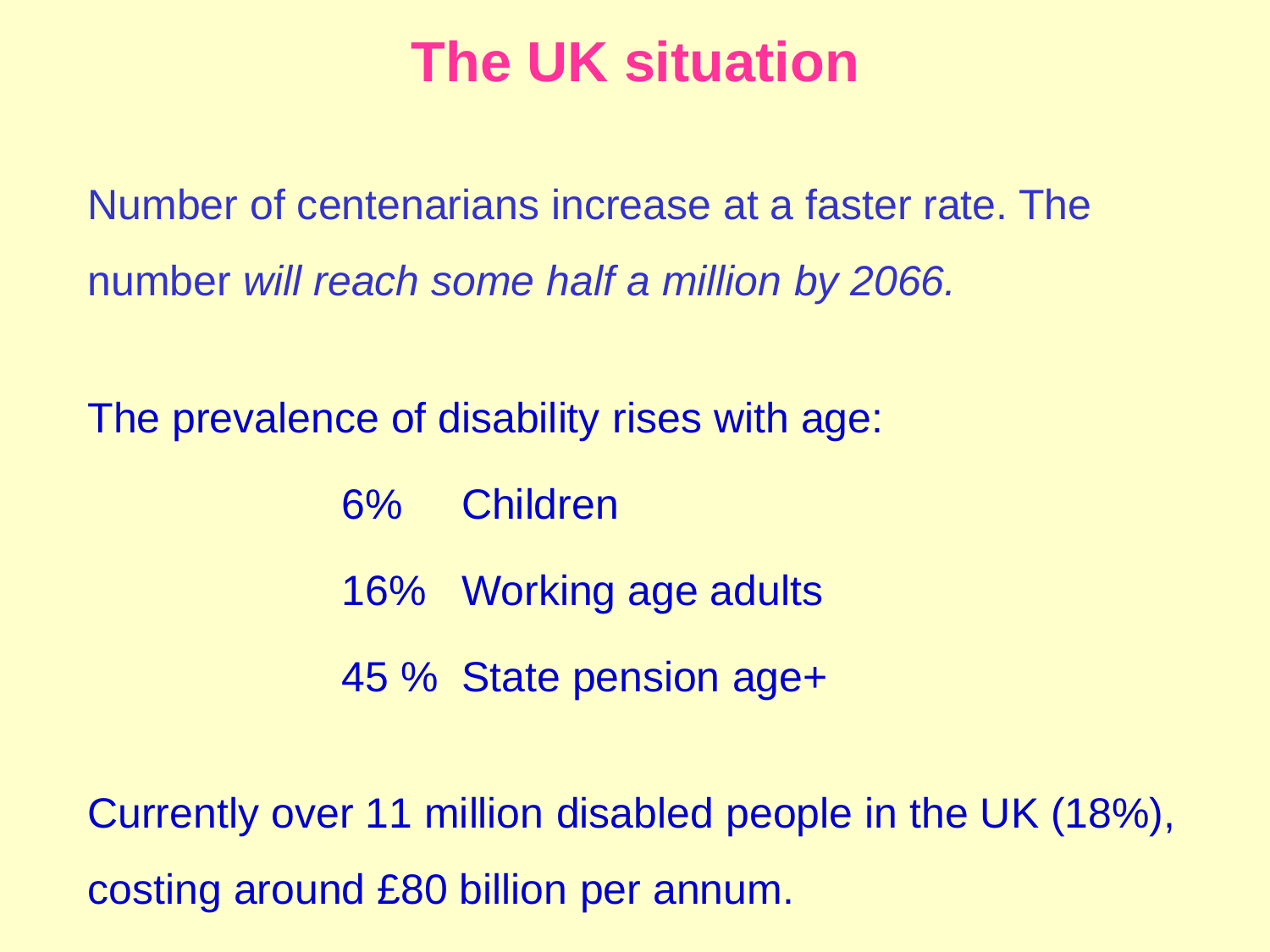# **Proportion of life spent in poor health at age 65, England (2013 - 2015)**

|                                   | At birth<br><b>Males</b> | At birth<br><b>Females</b> | At age 65<br><b>Males</b> | At age 65<br><b>Females</b> |
|-----------------------------------|--------------------------|----------------------------|---------------------------|-----------------------------|
| Life expectancy                   | 79.5                     | 83.1                       | 18.7                      | 21.1                        |
| Healthy<br>Life expectancy        | 63.4                     | 64.1                       | 10.5                      | 11.2                        |
| Number of years<br>in poor health | 16.1                     | 19.0                       | 8.2                       | 9.9                         |
| $%$ of life<br>in poor health     | 20.3                     | 22.9                       | 43.9                      | 46.9                        |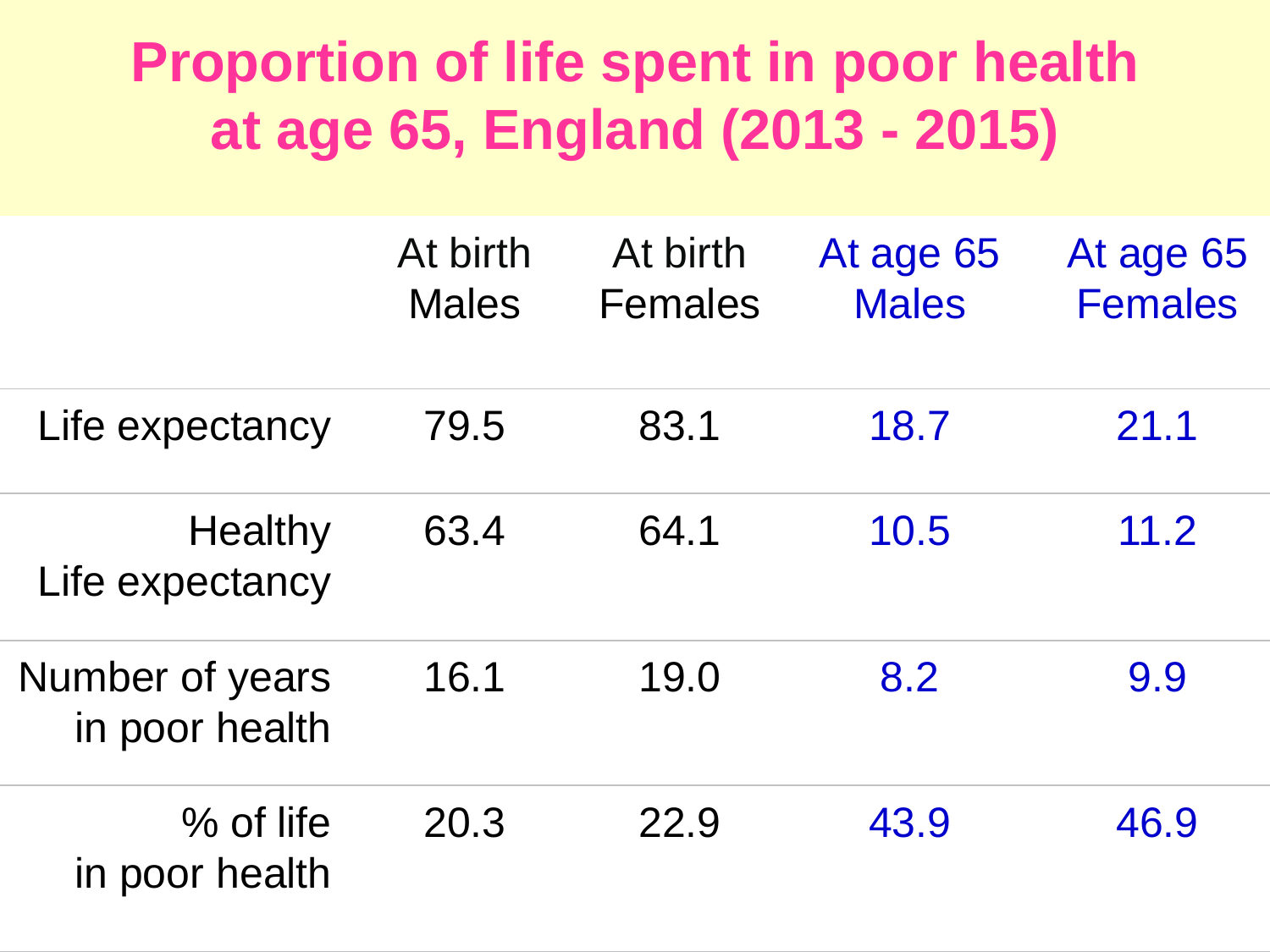# **Key risks of global ageing**

What are the key challenges of ageing with regard to the *way it shapes our lives?* 

- Burden of disease in old age
- Financial security in retirement
- Familial resources for elderly care
- Care workforce for elderly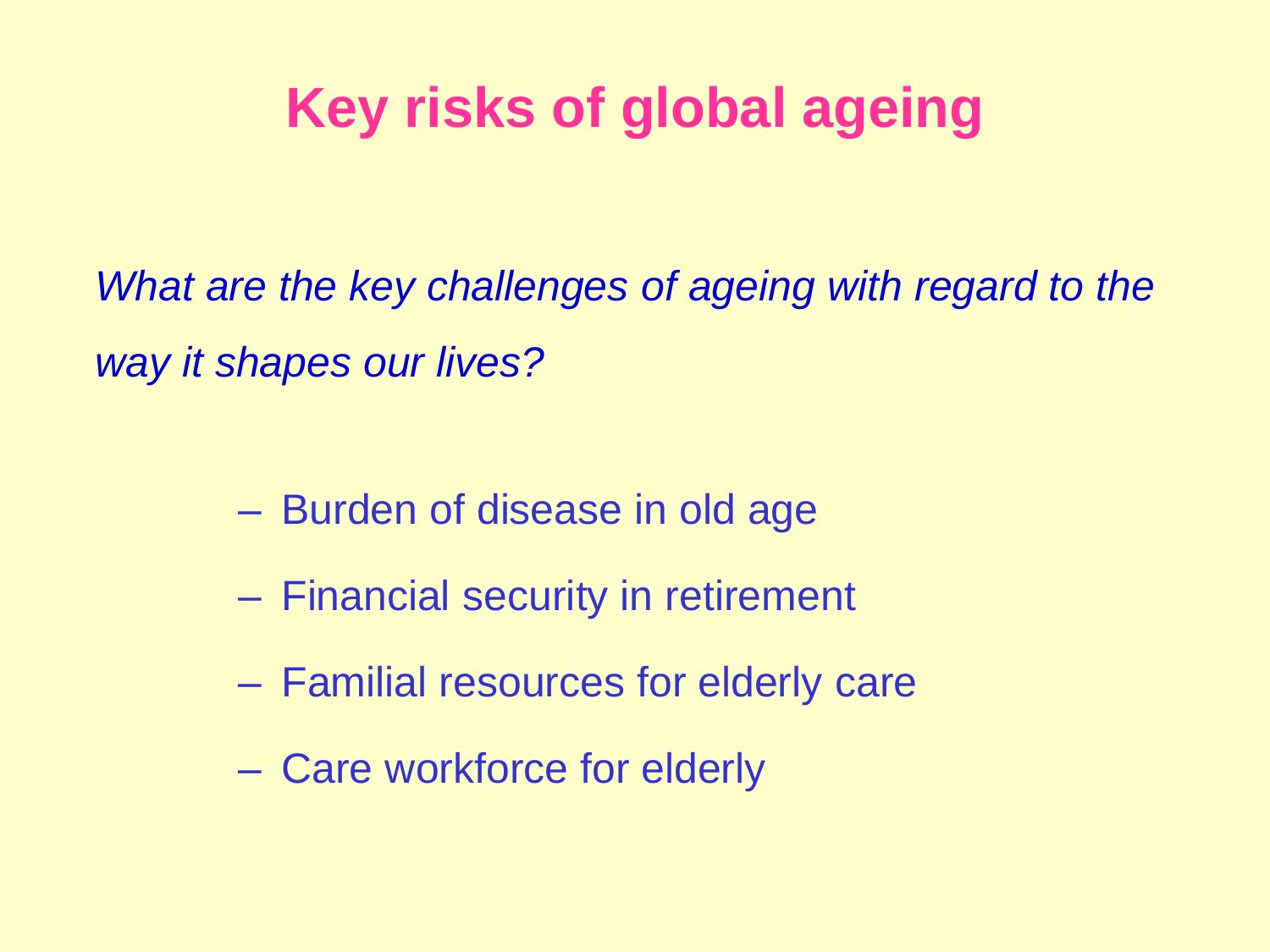#### **Burden of disease**

- Epidemiological transition changes in leading causes of deaths from acute and infectious diseases to chronic and non-communicable ones.
- Non-communicable diseases are big threats such as Heart disease, Stroke, Cancer, Diabetes and Dementia.
- These are also linked with disability, dependency & long-term care needs.
- Highly likely to suffer from multi-morbidities.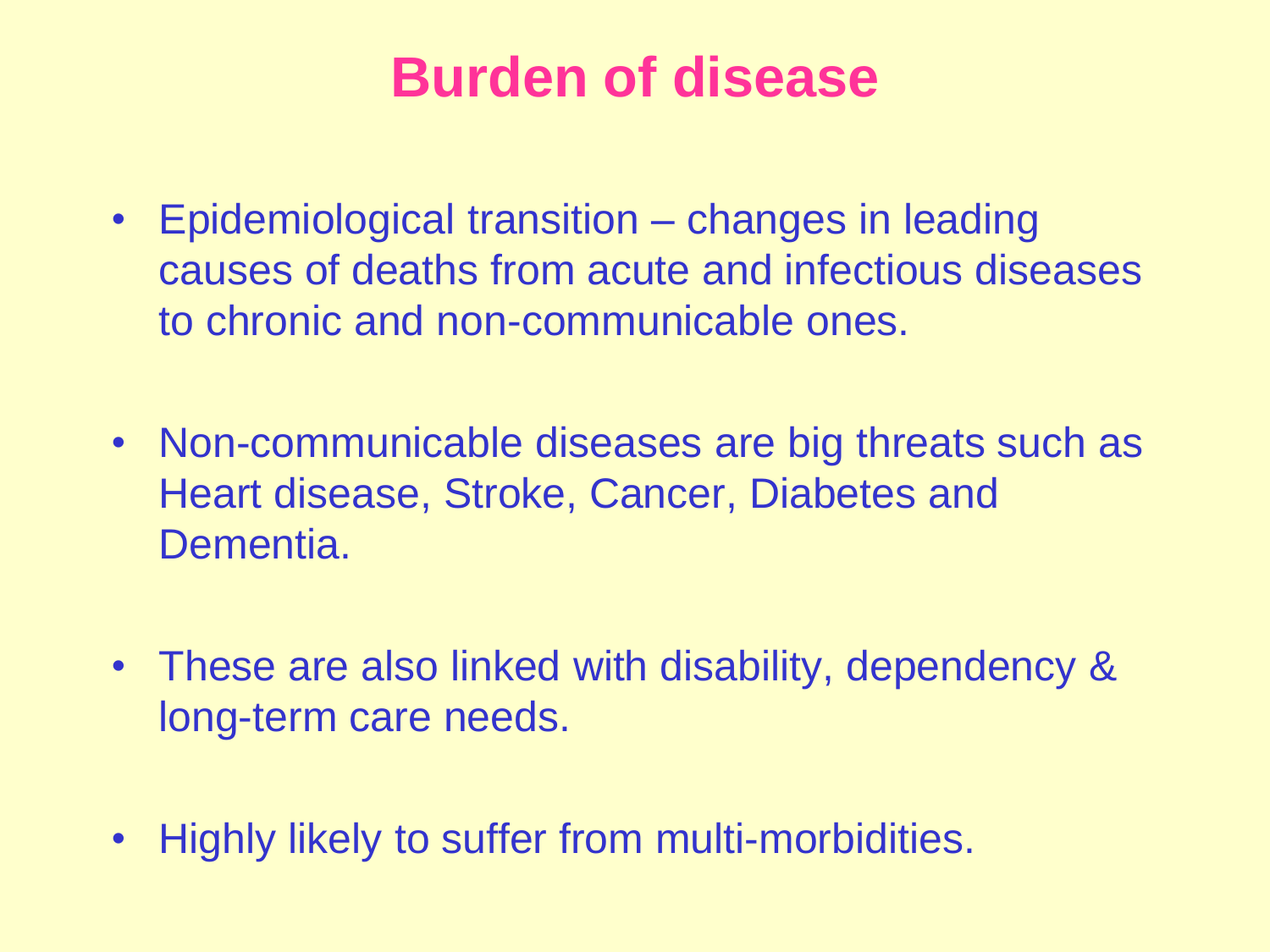## **Financial security**

- A centaury ago, workers in Europe would be lucky to reach their retirement age. Today, people are expected to live 20 to 30 years after the retirement.
- Ageing is a threat to pension system (number of pensioners are increasing relative to contributors).
- The Equality Act 2010 gives protection to older people.
- State Pension age (65 for men, 60 for women) would increase to 68 between 2037 and 2039.
- Compulsory retirement at age 65 is fully abolished as of 6<sup>th</sup> April 2011.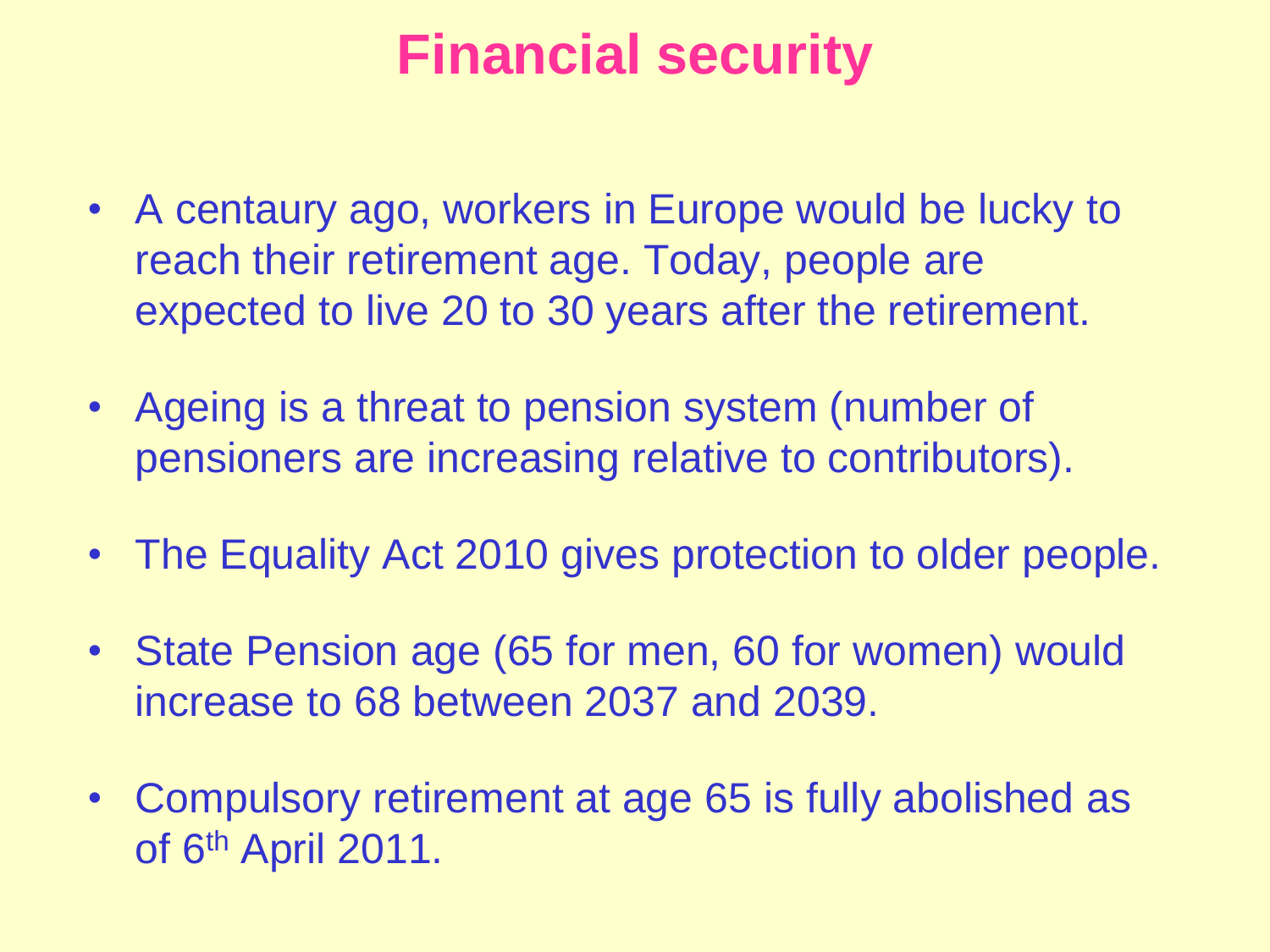#### **Familial resources for elderly care**

- Family has been known as the main sources of informal care in many countries, particularly in Asia.
- Changes in family size and structure.
- This has reshaped living arrangements in the household.
- Older people quickly become vulnerable within the household.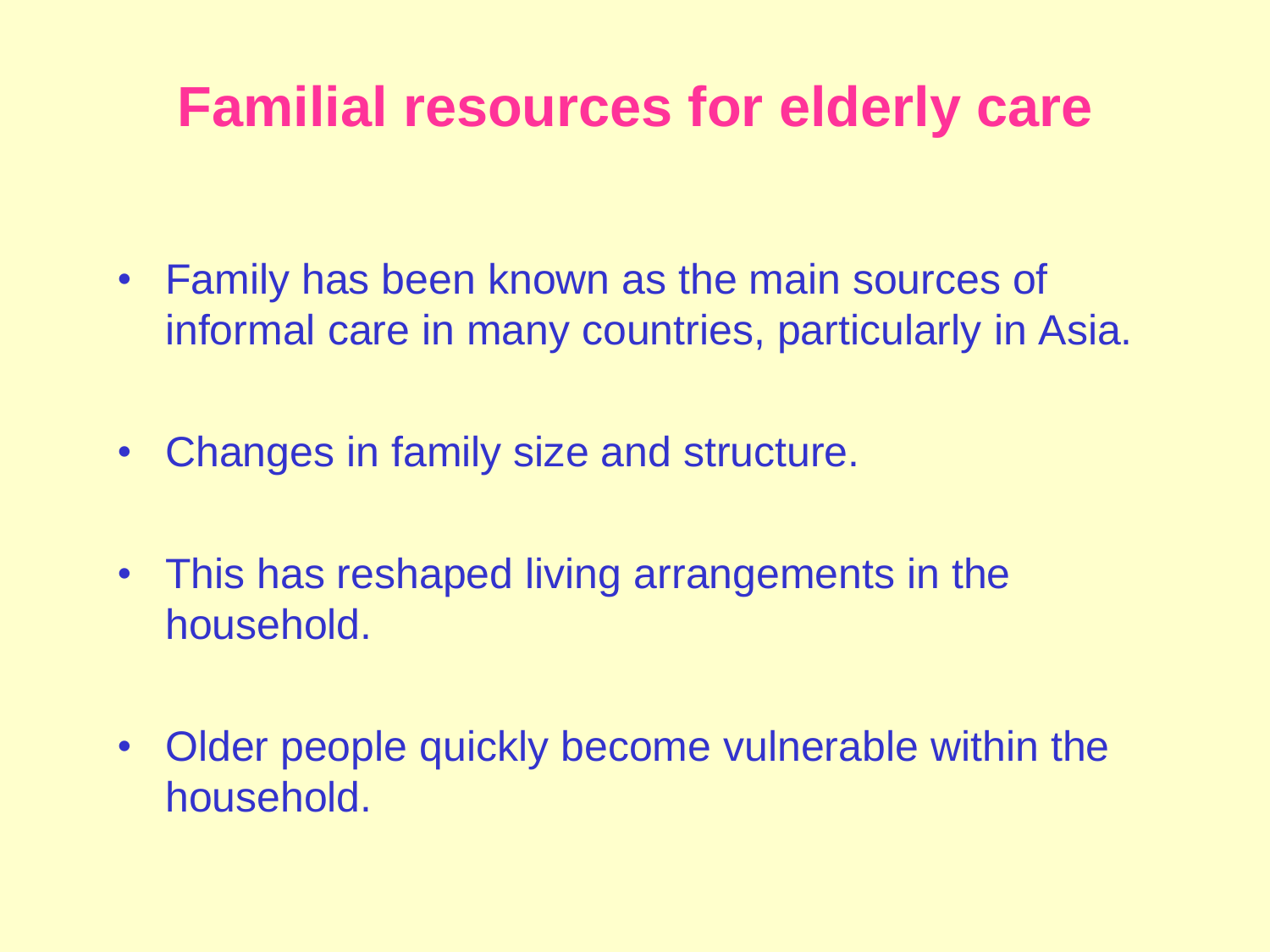# **Living arrangements of people aged 65+ in Japan**

![](_page_14_Figure_1.jpeg)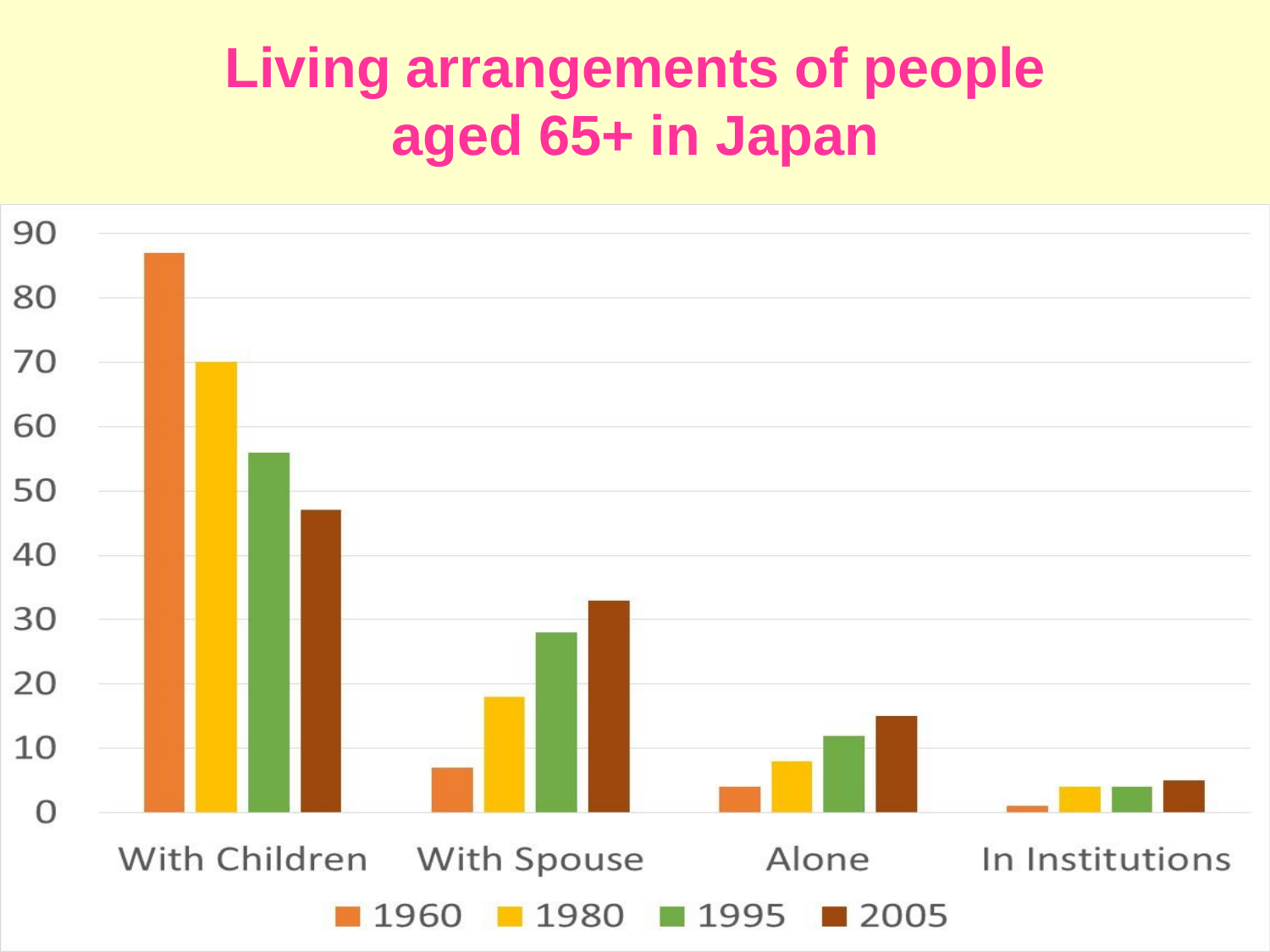#### **Care cost in Japan**

The increase in the number of elderly people will put a strain on costs for medical and nursing care services.

Medical service costs for people aged 75+ run to average of £6,090 per year.

Nursing care service costs for people aged 75+ works out an average of £3,572 a year.

Total annual cost per person aged 75+ is £10,000.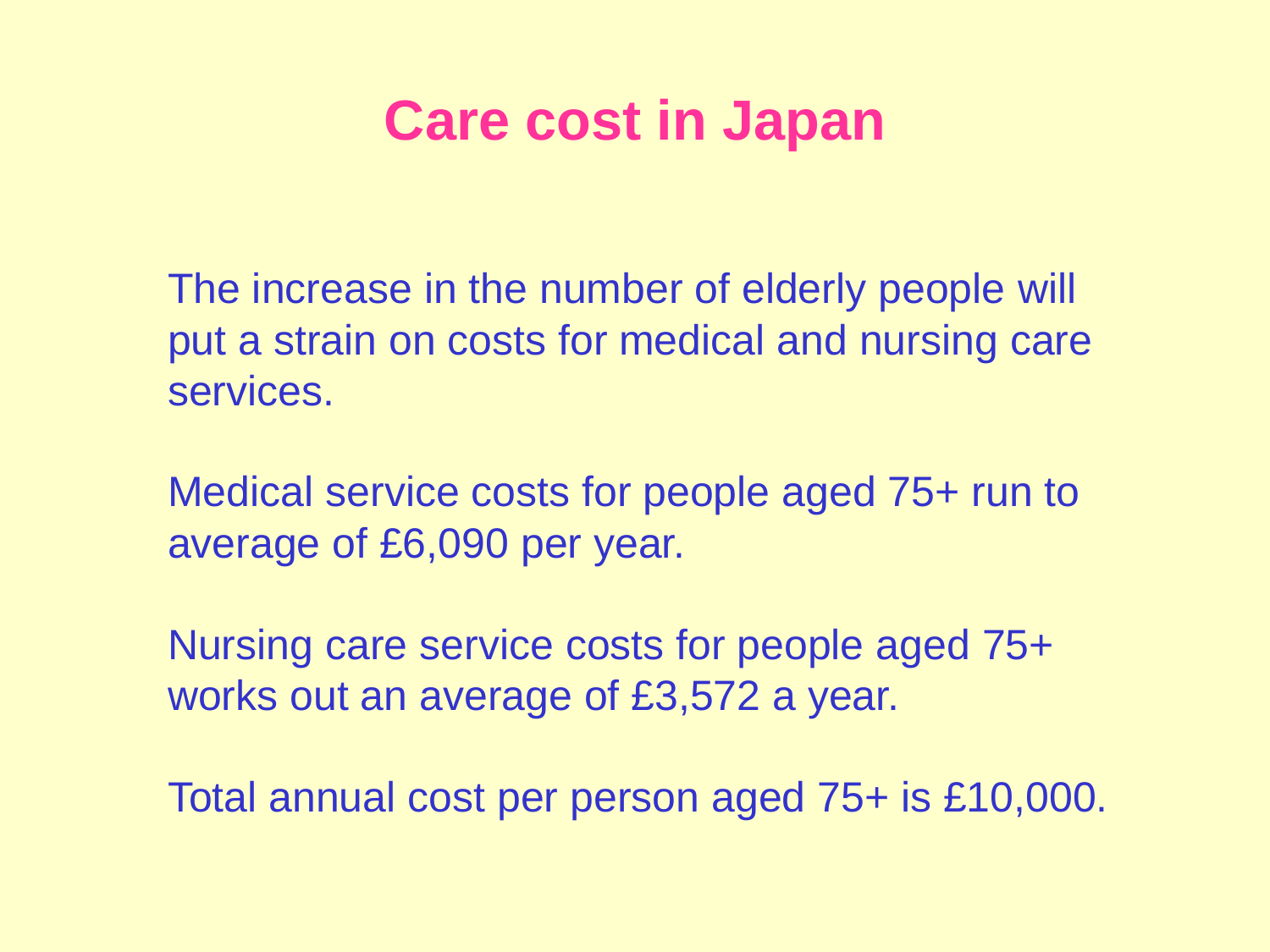#### **Care burden**

- New generation has an increasing care responsibility.
- Care responsibility usually shared by siblings within families.
- The lower the number of sibling the higher degree of care responsibility goes to them.
- Childlessness in the household may be a big concern for future care provision.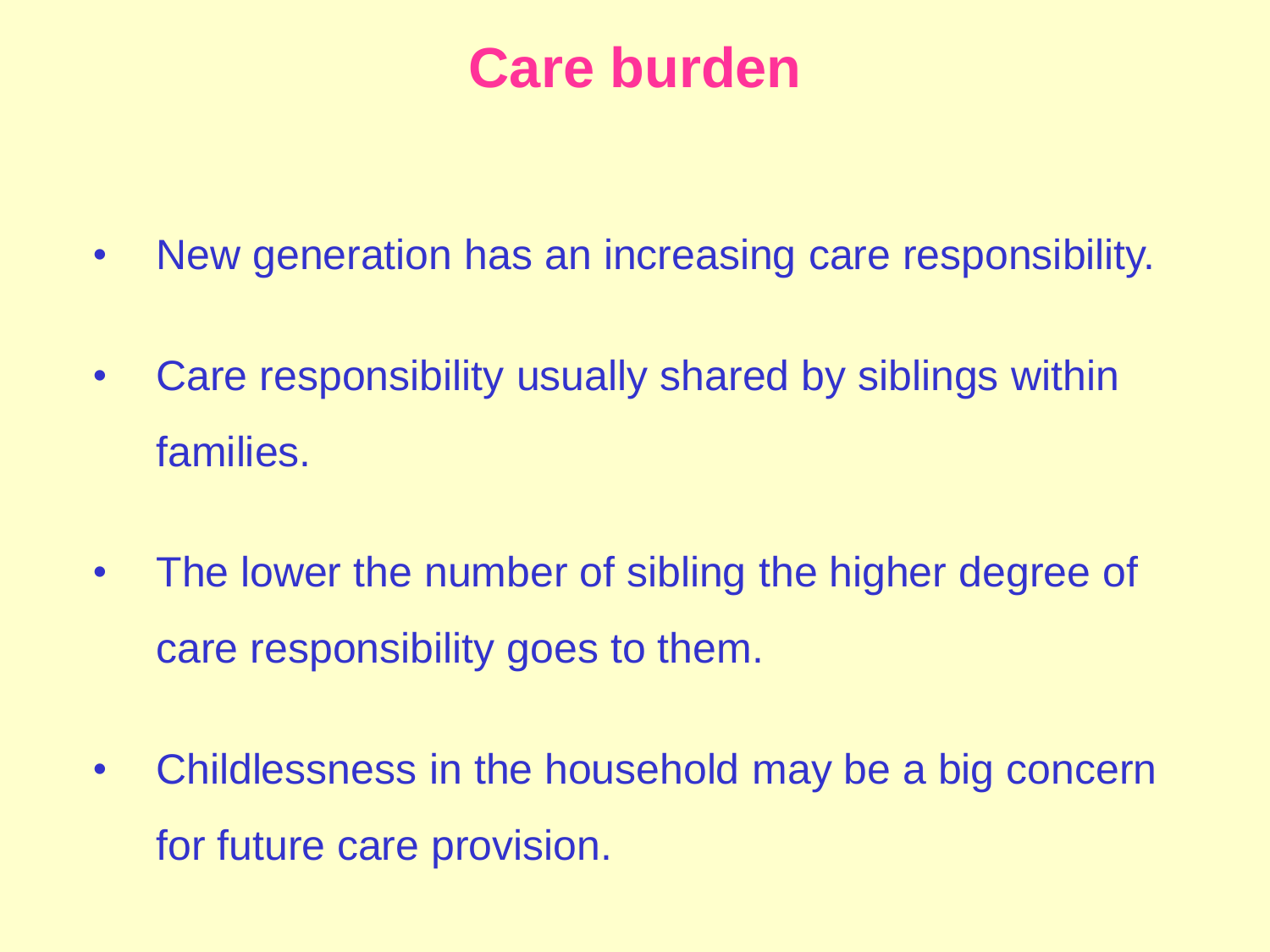#### **Healthcare workforce for elderly**

- Healthcare workforce include doctors, dentists, nurses as well as a host of allied health professionals involved in the healthcare.
- Growing demand for adequate number of care workforce for ageing population.
- Production of healthcare workforce for treatment.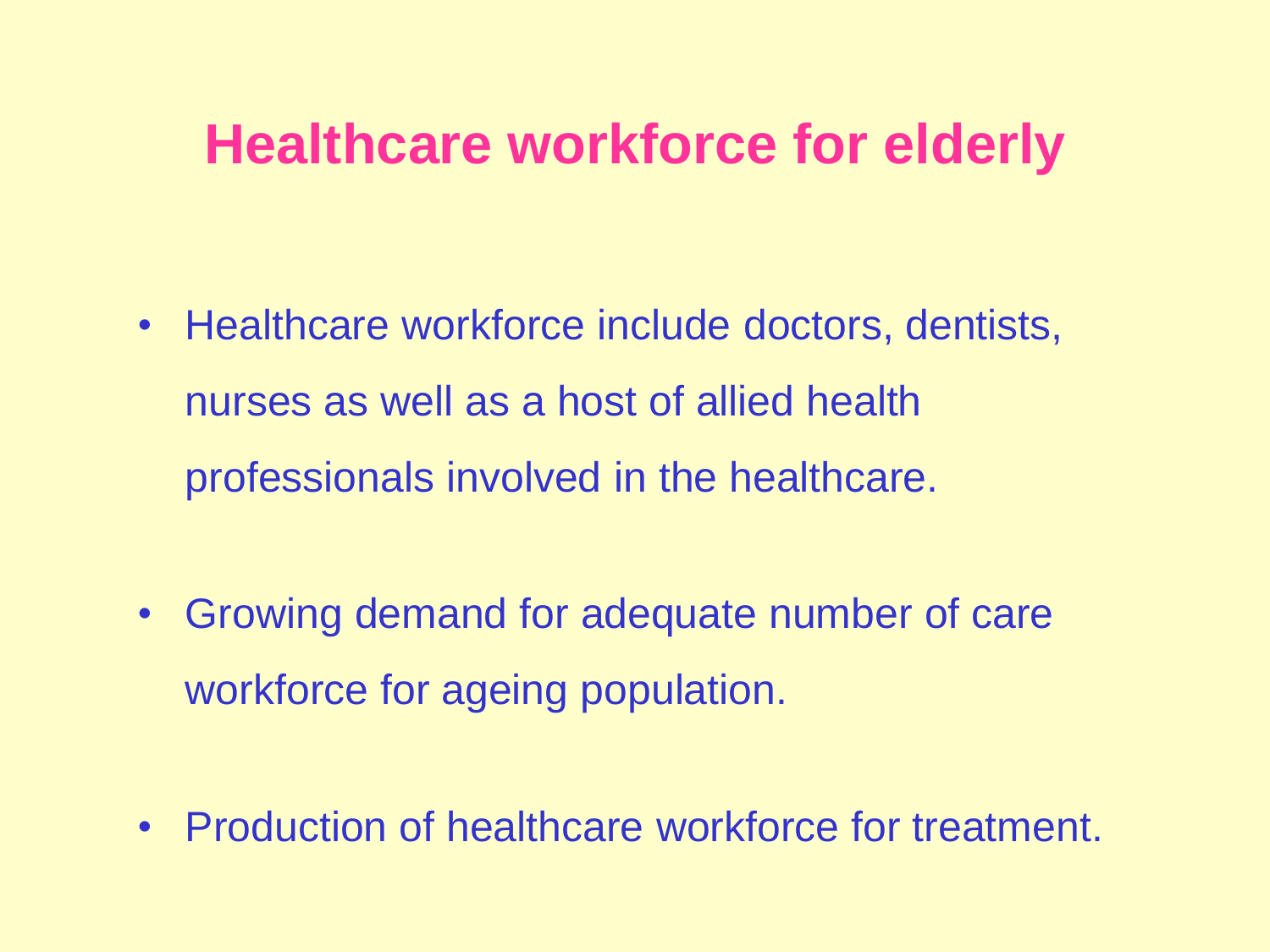#### **Production function of health**

![](_page_18_Figure_1.jpeg)

*Number of doctors*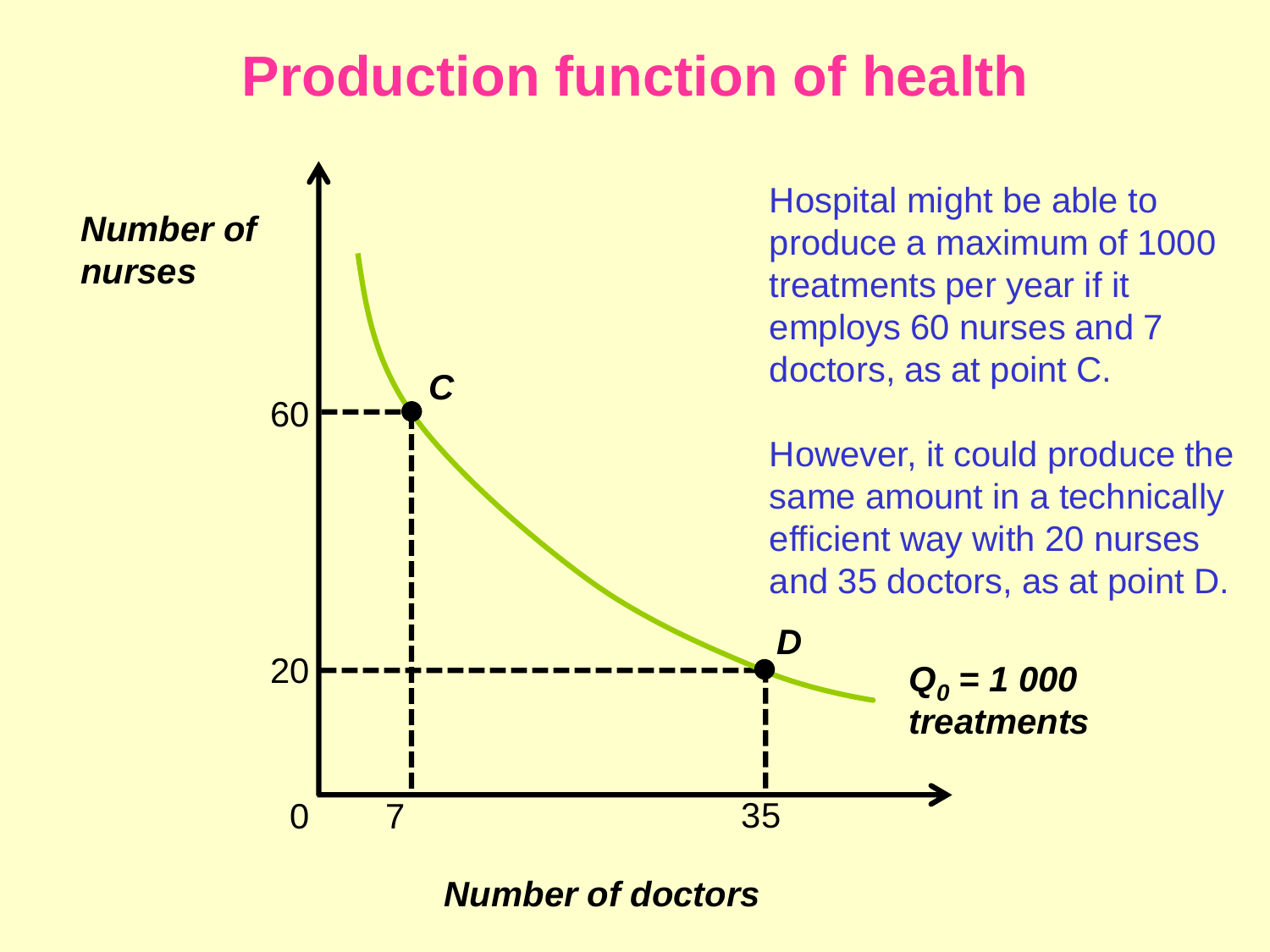# **The Consumer Market**

#### Older people are the richest consumer segment on the face of the earth

![](_page_19_Picture_2.jpeg)

About 75% of the wealth in America is in the wallets of people over age 50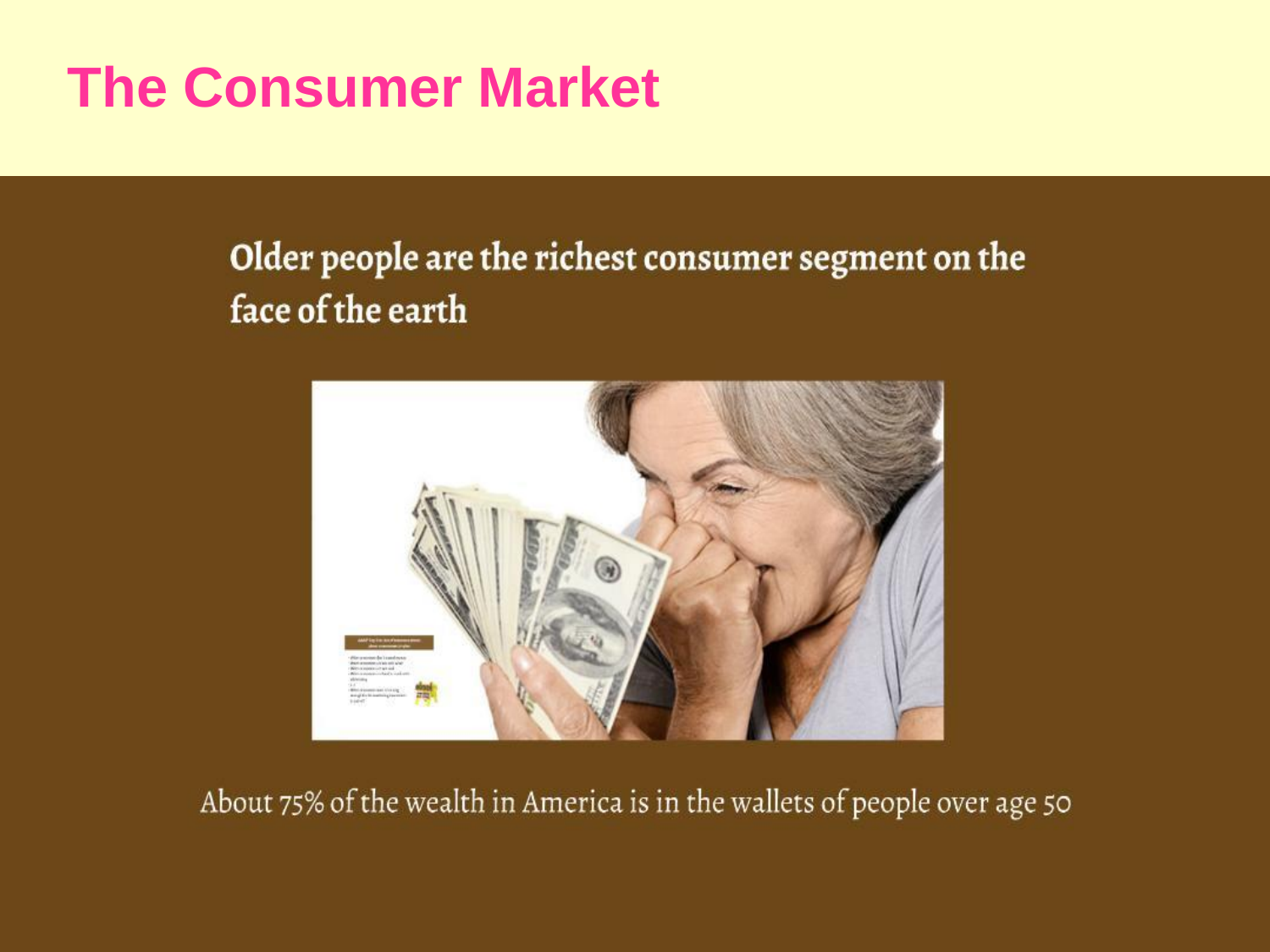# **Consumers 50+ in America**

- Generate 41% of all disposable income!
- Earns \$2.4 trillion annually
- Have 2.5 times the discretionary power of any other consumer cohort!
- Stand to inherit between \$14 and 20 trillion in the next 20 years!
- Buy 60% of all packed goods, 56% of all new cars, 80% of leisure travel!

*Less than 10% of all marketing dollars are spent targeting the 50+ consumers!*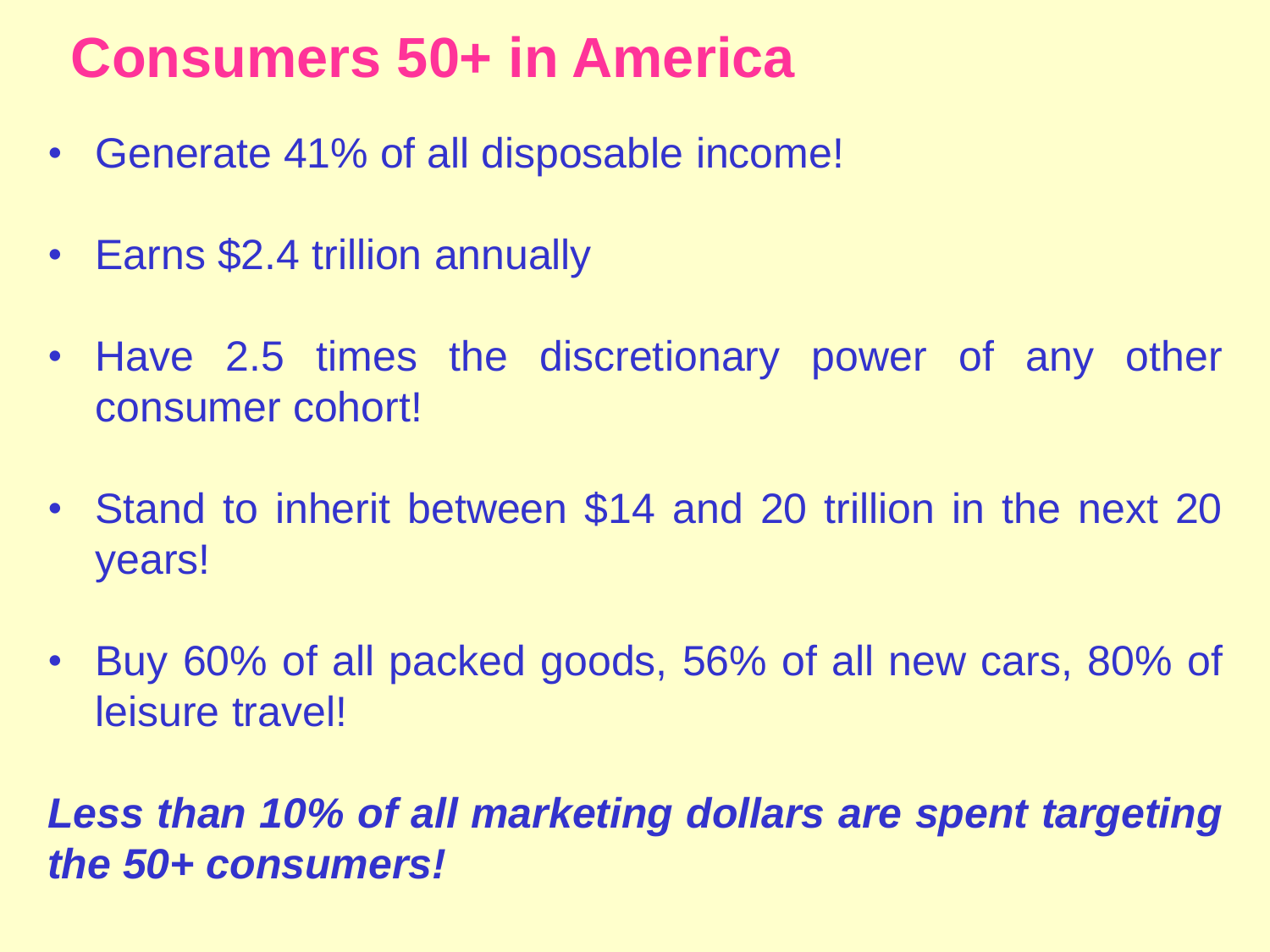In the UK, the older consumer market is large and it is growing gradually. When we compare this to the younger segment of the market, we see that the 18-59 year old group is projected to grow by 7% in comparison to the older market, which is forecast to grow by 81% from 2005 to 2030.

By 2030 the over 65s will account for 25% of the total consumer market.

Today's over 50's already hold 60% of the UK's savings … and are responsible for 40% of the consumer demand in the country, spending £200 billion per year.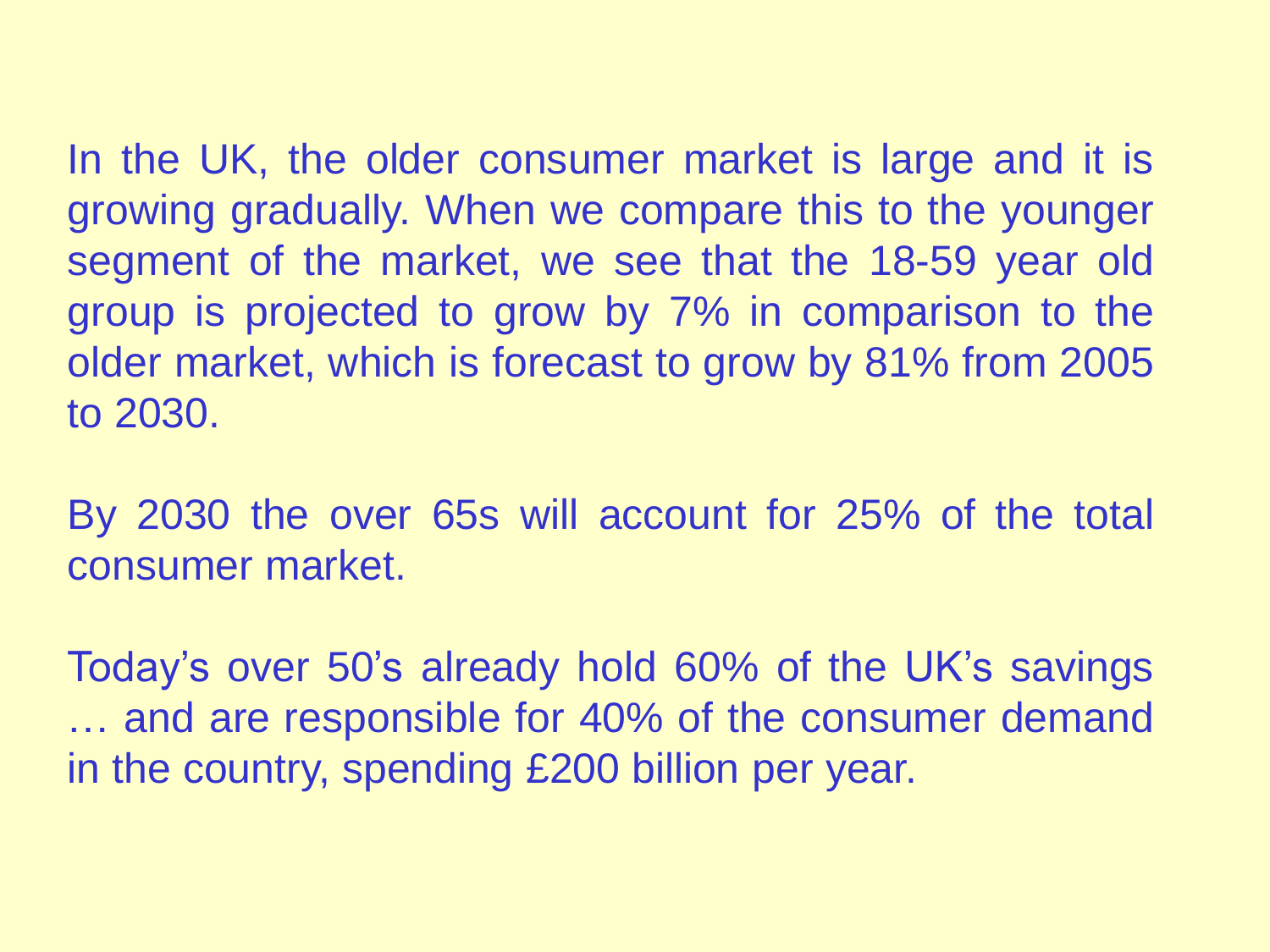This reflects a significant opportunity for those companies willing to address the needs of people in later life.

Opportunities not only exist for companies developing products and services for older consumers, but for those able to capitalize on the knowledge and skills of an ageing workforce.

People want to live healthier for longer. Healthy living, and positive healthy lifestyle choices, are inextricably linked.

Companies are able to help consumers achieve more independent lifestyles. Specifically, "healthcare and pharmaceuticals, leisure and tourism and financial services" have been singled out as being attractive to older consumers alongside "consumer goods, food and beverages, retail and technology".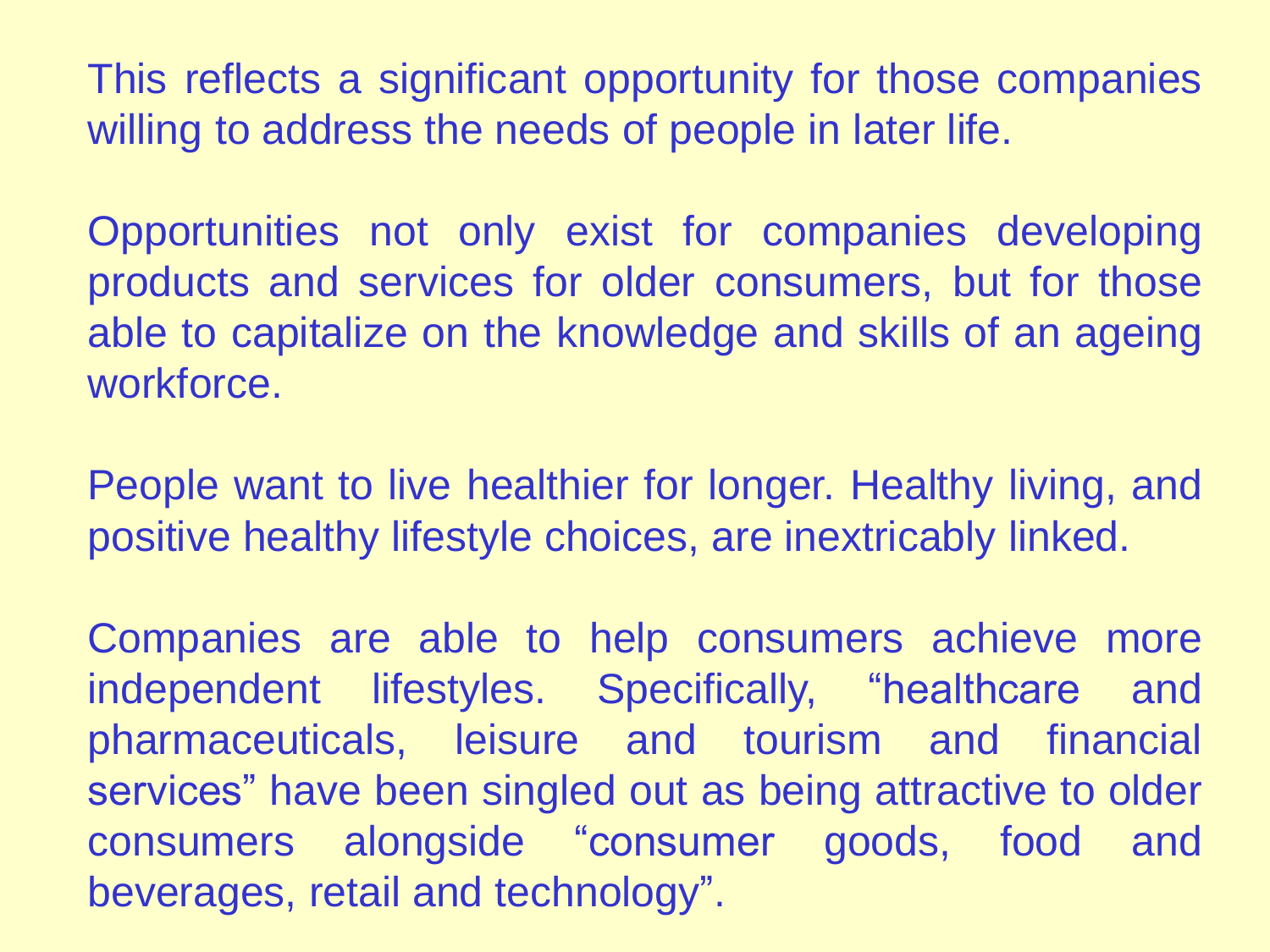# **Conclusion:**

- There is clear forecasting on an increasing number of older consumers across the world.
- Older consumers demand and lifestyle choices will enforce changing the future business.
- Older consumers will have higher savings and purchasing power. Thus, future products and services should be designed accordingly to meet their demand and expectations.
- As health conditions deteriorate by age and older consumers have financial power to spend money. Therefore, there is an emerging market for healthcare products and services in future.